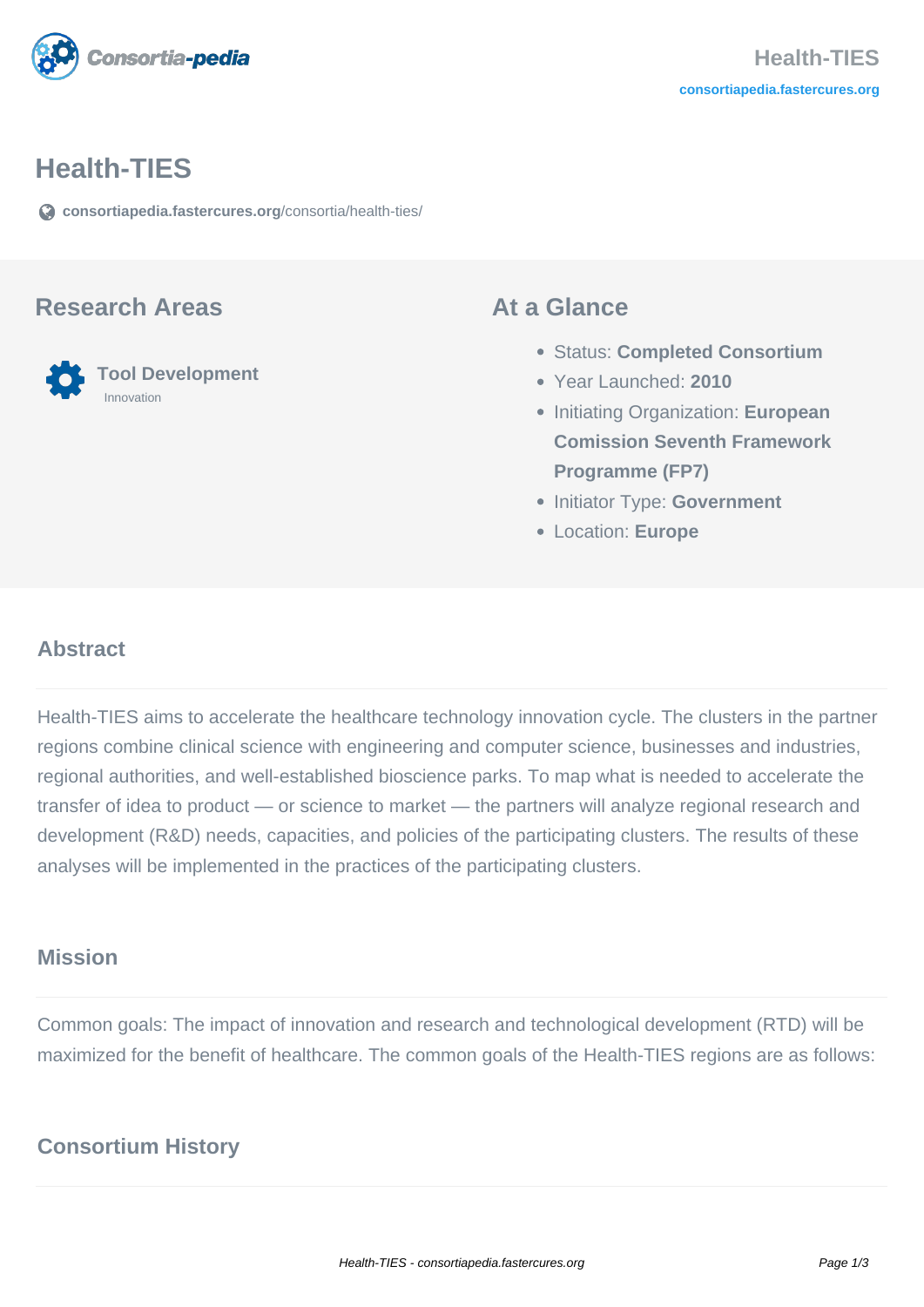

Oct. 1, 2010: Consortium started Sept. 9, 2013: Consortium ended

# **Financing**

Total Cost: 241,348,492 EUR The European Union (EU) contribution, via the Seventh Framework Program (FP7), is €2 million.

### **Impact/Accomplishment**

The virtual reference region (VRR) is a tool developed by Health-TIES as part of its EU FP7 Regions of Knowledge project. To this purpose a new model was developed that would provide a benchmark of and insights into its innovative innovation systems.

LinkedIn <https://www.linkedin.com/company/healthties>

## **Points of Contact**

Zuid-Hollandplein 1 Den Haag, Netherlands Administrative contact: Jean-Christophe Spapens phone: +31704418267 fax: +31704417801 email: [info@healthTIES.eu](mailto:info@healthTIES.eu)

## **Sponsors & Partners**

Academisch Ziekenhuis Leiden - Leids Universitair Medisch Centrum Debreceni Egyetem Eidgenoessische Technische Hochschule